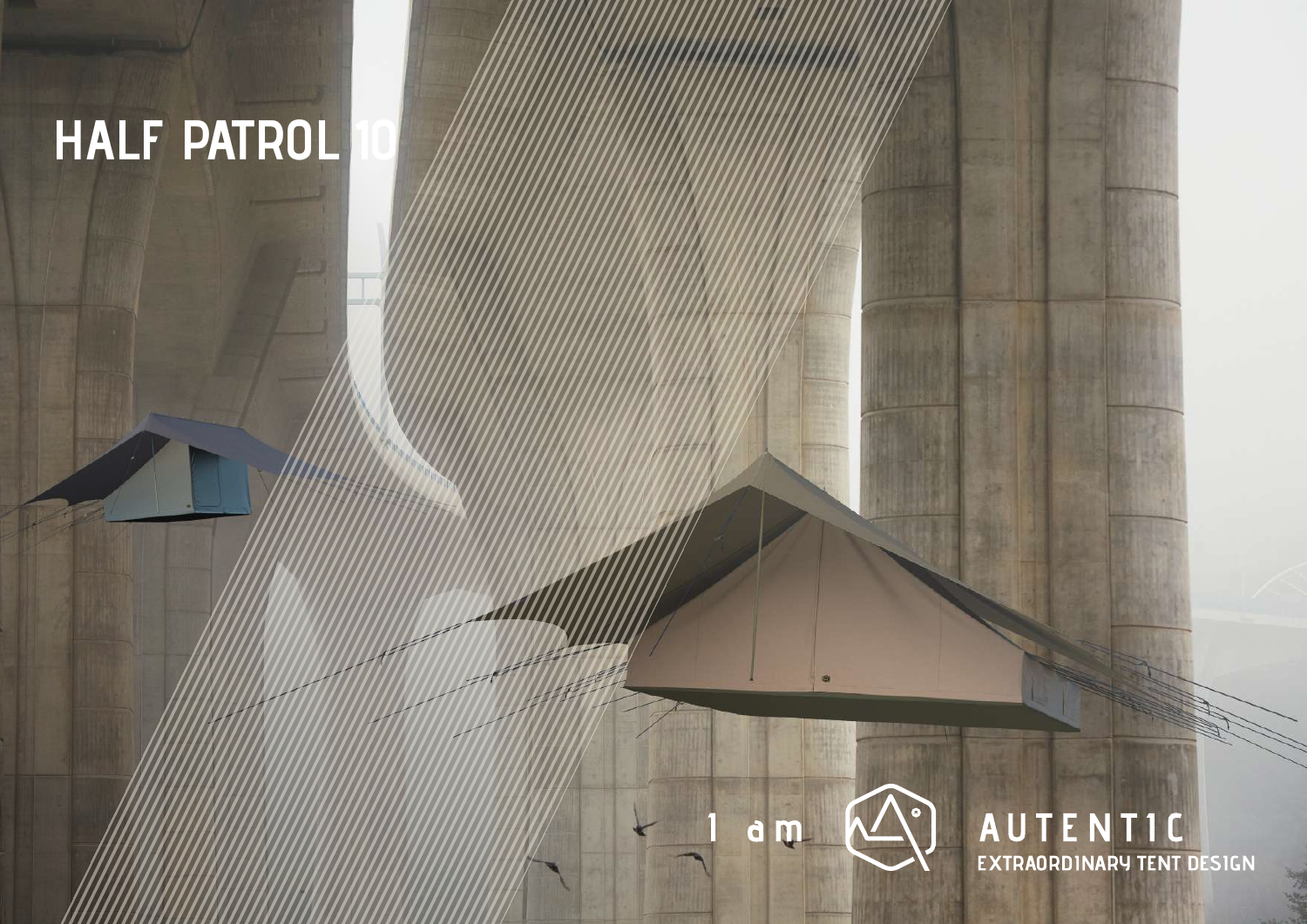### **HALF PATROL 10**

**THE LUXURY OF A PATROL TENT, COMPACTED INTO 10 M2, CONSISTING OF A TENT AND A SHADE COVER IN AN ELEGANT AUTENTIC DESIGN**

The Half Patrol is literally what its name suggests: the full size design in half the size. Ideal for when you need a little less sleeping and a little more living space, because you have an extra large covered terrace to enjoy. Furthermore, this unique design is brimming with delightful details: integrated mosquito netting, leather-reinforced corners and a fully detachable groundsheet in 550 gsm PVC.



Setting up takes 30 minutes with the four of you

#### **ENOUGH SPACE FOR**

- 8 people with legs crossed
- 4 people standing
- 4 inflatable mattresses
- 1 double bed



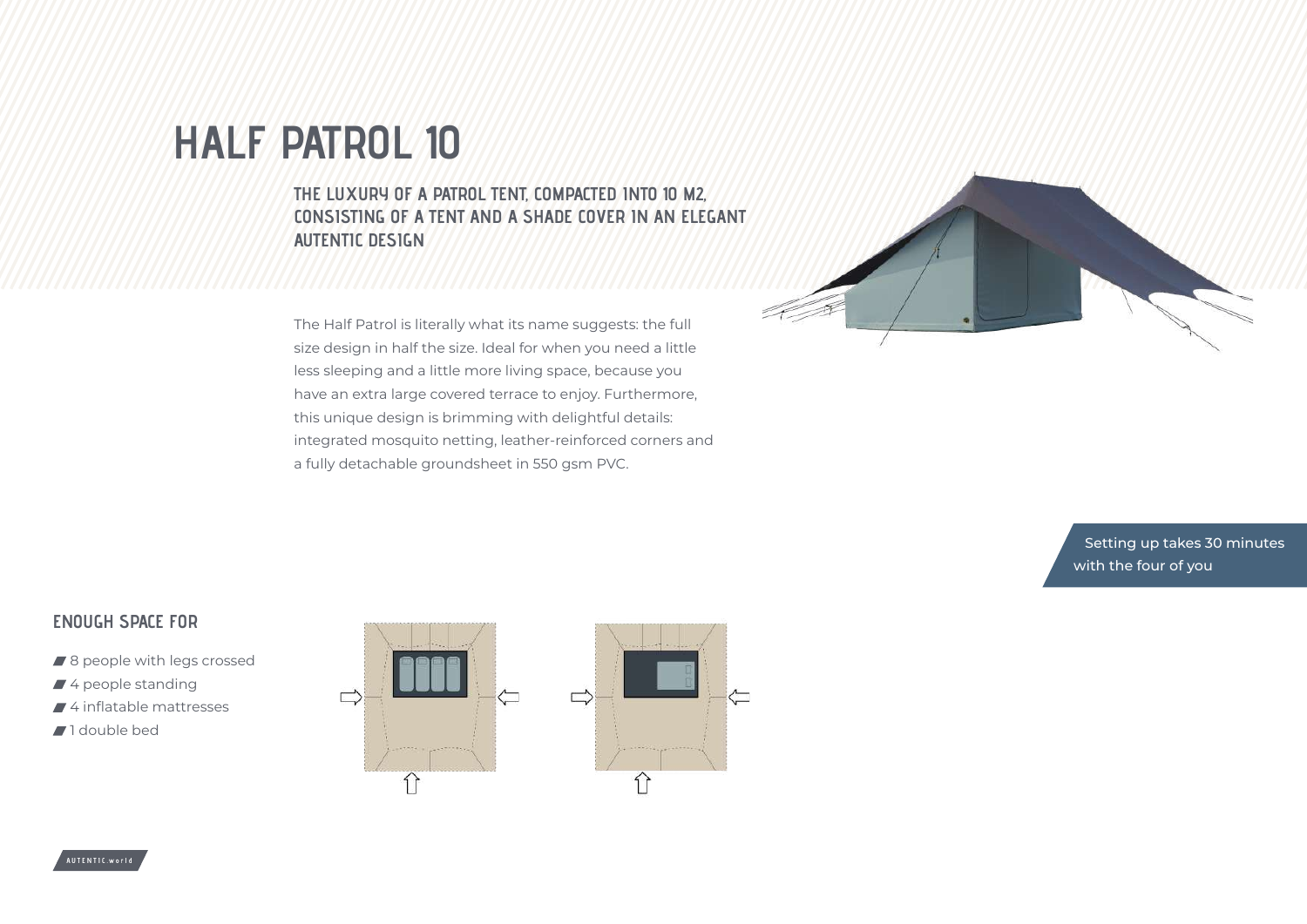## **HALF PATROL 10**



#### **WIDE COLOUR PALETTE**

All colours bring warmth and atmosphere, inspired by colours from nature. Hence their names: Desert, Blue Lagoon, Sea Grass, Aubergine, Moss, Roasted Pumpkin & Turmeric.

You're free to choose the colour combination of your tent and shade cover. Discover our colour range on autentic.world.

#### **DIMENSIONS**

- $\blacksquare$  Total height: 2,5 m
- Wall height: 0,5 m
- Groundsheet: 4 x 2.5 m
- Guy line span:  $7.2 \times 8.1 \text{ m}$
- Packed: 113  $\times$  46  $\times$  33 cm (tent)
	- + 113 x 42 x 30 cm (shade 20) or 113 x 42 x 30 cm (shade 30)
- Weight: 31 kg (tent)
	- + 33 kg (shade 20) or 42 kg (shade 30)



### **MATERIALS**

Tent: Cotton canvas 220 gsm Shade: Cotton canvas 320 gsm Poles: Aluminium Groundsheet: Polyester/PVC 550 gsm Mosquito net: PVC coated fibreglass Guy lines: Polyester/reflective Guyline tensioners: Aluminium Ground pegs: Zinc plated steel